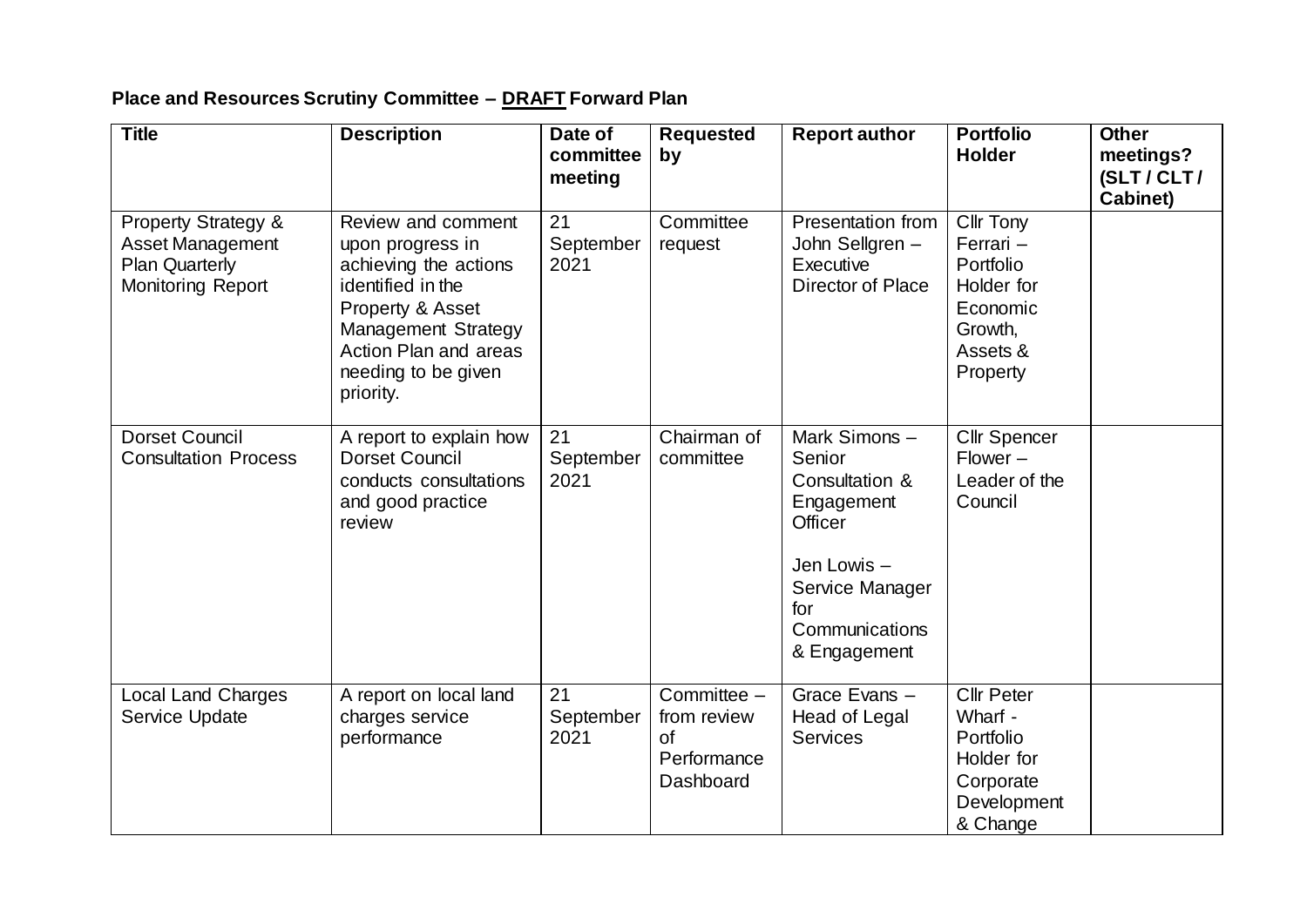| <b>Title</b>                                  | <b>Description</b>                                                                                                                                        | Date of<br>committee<br>meeting | <b>Requested</b><br>by                                              | <b>Report author</b>                                                                             | <b>Portfolio</b><br><b>Holder</b>                                                               | <b>Other</b><br>meetings?<br>(SLT / CLT /<br>Cabinet) |
|-----------------------------------------------|-----------------------------------------------------------------------------------------------------------------------------------------------------------|---------------------------------|---------------------------------------------------------------------|--------------------------------------------------------------------------------------------------|-------------------------------------------------------------------------------------------------|-------------------------------------------------------|
| Information Requests                          | An update on actions<br>being taken to improve<br>performance on<br>Freedom of<br>Information and<br><b>Subject Access</b><br><b>Requests</b>             | 21<br>September<br>2021         | Committee -<br>from review<br><b>of</b><br>Performance<br>Dashboard | Marc Eyre $-$<br>Service Manager<br>for Assurance<br>James Fisher-<br>Data Protection<br>Officer | <b>Cllr Spencer</b><br>$Flower -$<br>Leader of the<br>Council                                   |                                                       |
| External<br>Communications<br><b>Strategy</b> | Review of strategy<br>post-implementation.<br>A report to explain<br>Dorset Council's<br>External<br>Communications<br>Strategy &<br>performance.         | 16<br>November<br>2021          | Chairman of<br>committee                                            | Jen Lowis -<br>Service Manager<br>for<br>Communications<br>& Engagement                          | <b>Cllr Spencer</b><br>Flower -<br>Leader of the<br>Council                                     |                                                       |
| <b>Performance Scrutiny</b>                   | To review the most<br>recent performance<br>information and use<br>this to agree items to<br>add to the committee<br>forward plan for further<br>analysis | 16<br>November<br>2021          | David Bonner<br>- Service<br>Manager - BI<br>&<br>Performance       | David Bonner -<br>Service Manager<br>$-BI &$<br>Performance                                      | <b>Cllr Peter</b><br>Wharf -<br>Portfolio<br>Holder for<br>Corporate<br>Development<br>& Change |                                                       |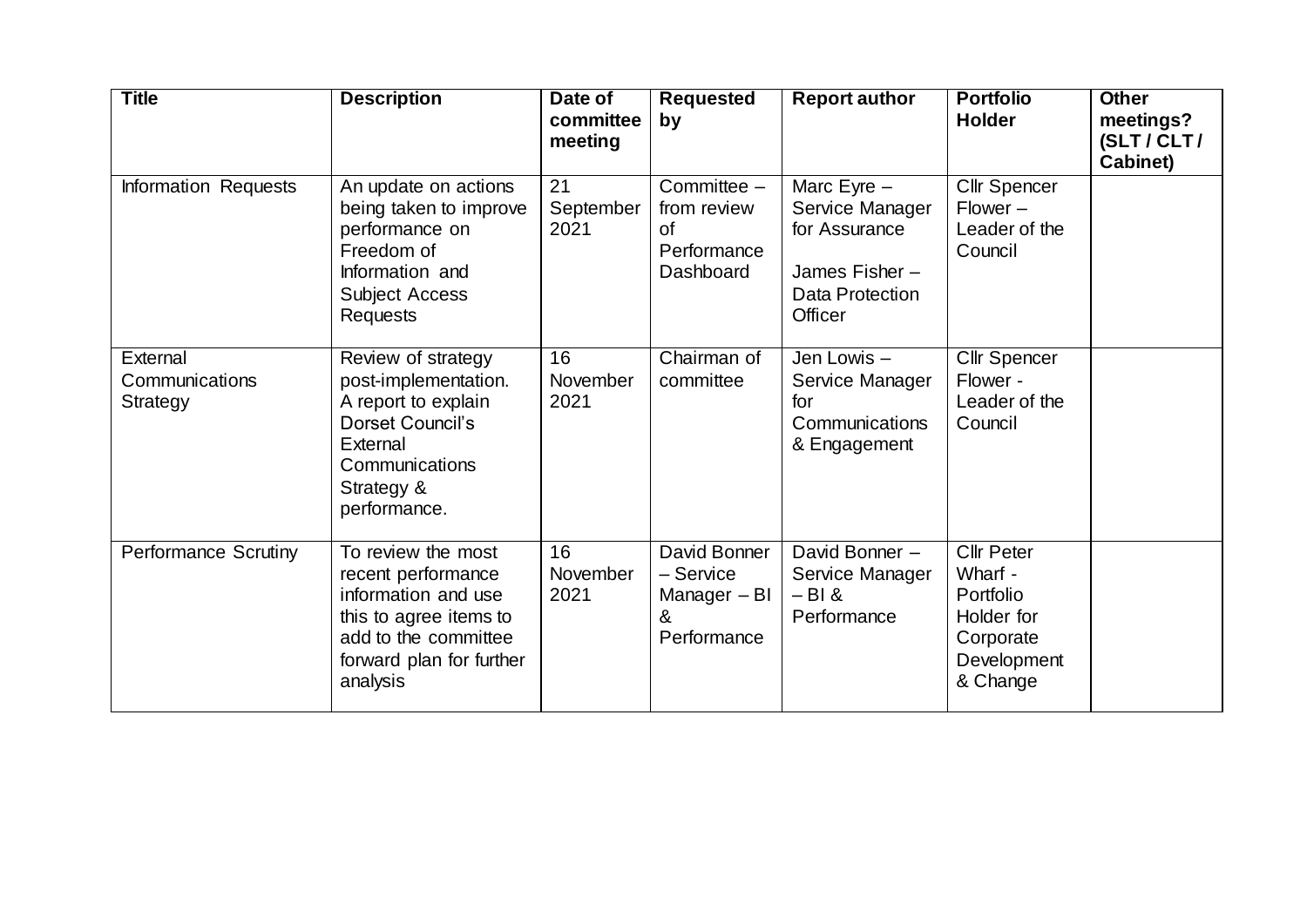| <b>Title</b>                                    | <b>Description</b>                                                                                                                                               | Date of<br>committee<br>meeting     | <b>Requested</b><br>by                                             | <b>Report author</b>                                                  | <b>Portfolio</b><br><b>Holder</b>                                                                                                                                                                                                         | <b>Other</b><br>meetings?<br>(SLT/CLT/<br><b>Cabinet)</b>             |
|-------------------------------------------------|------------------------------------------------------------------------------------------------------------------------------------------------------------------|-------------------------------------|--------------------------------------------------------------------|-----------------------------------------------------------------------|-------------------------------------------------------------------------------------------------------------------------------------------------------------------------------------------------------------------------------------------|-----------------------------------------------------------------------|
| St Mary's Acquisition                           | A report on the<br>acquisition of St Mary's<br>to create a new special<br>school and centre of<br>excellence                                                     | 16<br>November<br>2021              | Vik Verma-<br>Corporate<br>Director for<br>Education &<br>Learning | Vik Verma-<br>Corporate<br>Director for<br>Education &<br>Learning    | <b>Cllr Andrew</b><br>$Parrow -$<br>Children,<br>Education, Skills<br>& Early Help<br>Cllr Tony Ferrari<br>- Economic<br>Growth, Assets<br>& Property<br><b>Cllr Gary Suttle</b><br>- Finance,<br>Commercial &<br><b>Capital Strategy</b> |                                                                       |
| <b>Budget Scrutiny</b><br>(Single Item meeting) | Consideration of the<br>budget proposals<br>before proceeding to<br>produce the final<br>budget paper for<br>recommendation to<br>Cabinet on 18 January<br>2022. | 10 <sup>1</sup><br>December<br>2021 | Part of<br>annual<br>budget<br>process                             | Jim McManus -<br>Corporate<br>Director $-$<br>Finance &<br>Commercial | <b>Cllr Gary Suttle</b><br>- Portfolio<br>Holder for<br>Finance,<br>Commercial &<br><b>Capital Strategy</b>                                                                                                                               | Cabinet - 18<br>January 2022<br>Full Council -<br>15 February<br>2022 |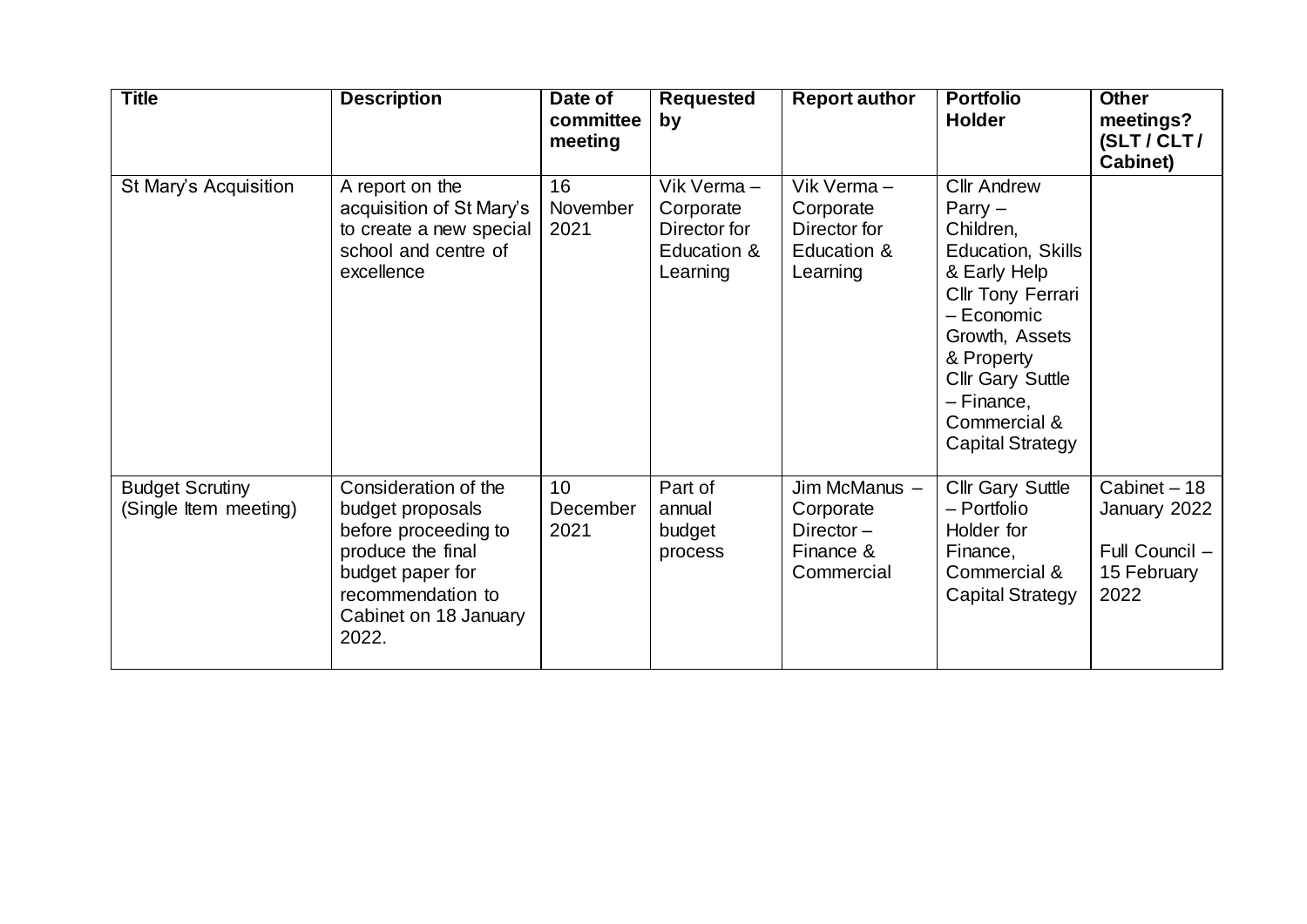| <b>Title</b>                                                                               | <b>Description</b>                                                                                                              | Date of<br>committee<br>meeting | <b>Requested</b><br>by                         | <b>Report author</b>                                                                                                                                                                                | <b>Portfolio</b><br><b>Holder</b>                                                                                                                                           | <b>Other</b><br>meetings?<br>(SLT/CLT/<br>Cabinet) |
|--------------------------------------------------------------------------------------------|---------------------------------------------------------------------------------------------------------------------------------|---------------------------------|------------------------------------------------|-----------------------------------------------------------------------------------------------------------------------------------------------------------------------------------------------------|-----------------------------------------------------------------------------------------------------------------------------------------------------------------------------|----------------------------------------------------|
| Planning Advisory<br>Service Peer Review of<br>Dorset Council's<br><b>Planning Service</b> | Progress report on<br>implementation of the<br>action plan                                                                      | 25 January<br>2022              | Cabinet $-8$<br>December<br>2020               | Mike Garrity $-$<br>Head of<br>Planning                                                                                                                                                             | <b>Cllr David</b><br>Walsh - Portfolio<br>Holder for<br>Planning                                                                                                            |                                                    |
| <b>Transforming Cities</b><br>Fund                                                         | Progress update                                                                                                                 | 25 January<br>2022              | Committee<br>$request - 1$<br>December<br>2020 | Wayne Sayers -<br>Transport<br>Planning<br>Manager                                                                                                                                                  | Cllr Ray Bryan -<br>Portfolio Holder<br>for Travel,<br>Highways and<br>Environment                                                                                          |                                                    |
| Post-scrutiny review of<br>plans for summer 2021<br>tourism in Dorset                      | To review the plans<br>that were put in place<br>to help manage visitor<br>demand for the peak<br>tourist period during<br>2021 | 25 January<br>2022              | Chairman of<br>committee                       | Jack Wiltshire -<br>Head of<br><b>Highways</b><br>Matt Piles $-$<br>Corporate<br>Director,<br>Economic<br>Growth &<br><b>Infrastructure</b><br>John Sellgren -<br>Executive<br>Director of<br>Place | Cllr Graham<br>Carr-Jones -<br>Portfolio Holder<br>for Housing &<br>Community<br>Safety<br>Cllr Ray Bryan -<br>Portfolio Holder<br>for Highways,<br>Travel &<br>Environment |                                                    |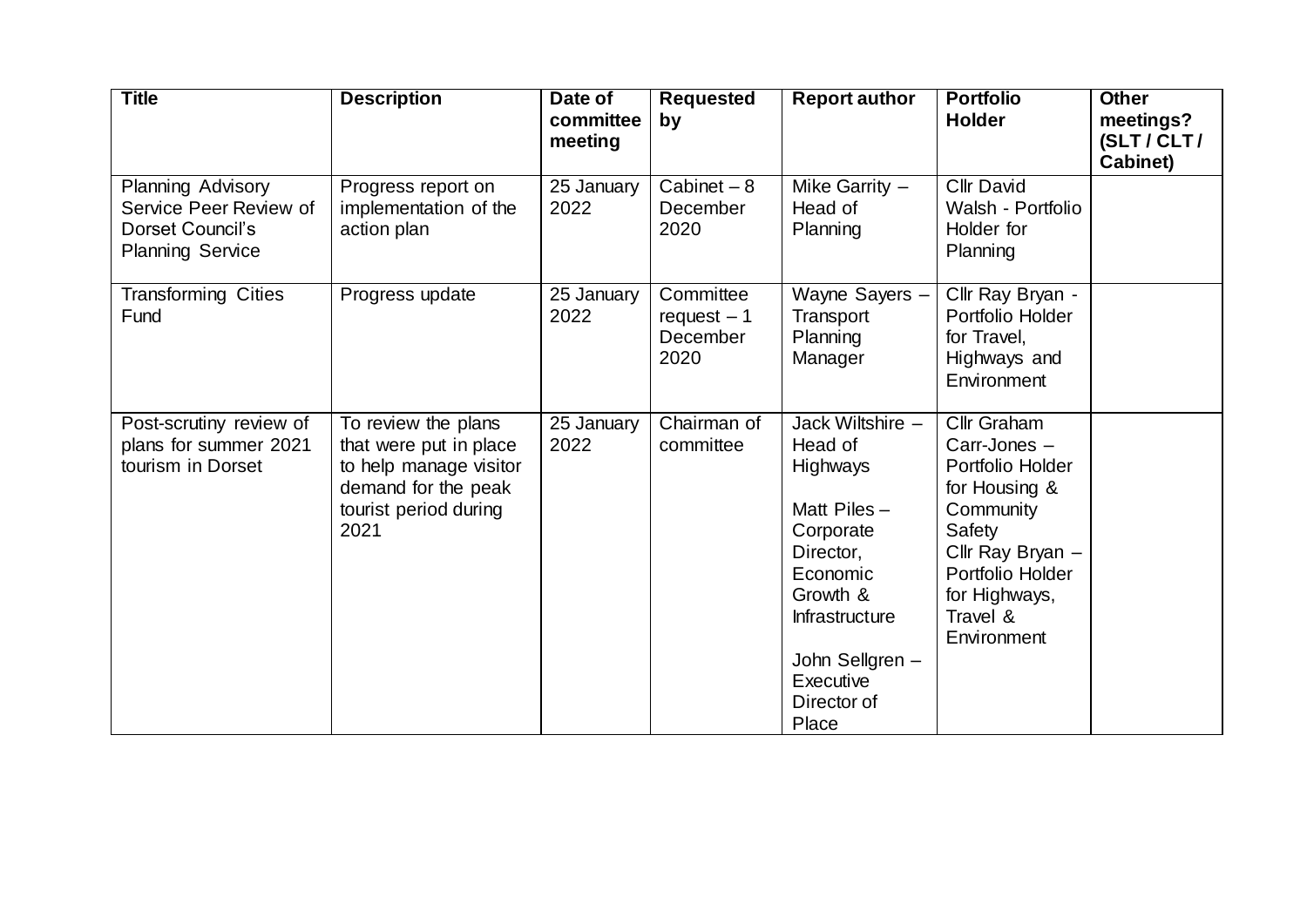| <b>Title</b>                                                                                            | <b>Description</b>                                                                                                                                                                                  | Date of<br>committee<br>meeting | <b>Requested</b><br>by                                        | <b>Report author</b>                                             | <b>Portfolio</b><br><b>Holder</b>                                                                | <b>Other</b><br>meetings?<br>(SLT/CLT/<br>Cabinet) |
|---------------------------------------------------------------------------------------------------------|-----------------------------------------------------------------------------------------------------------------------------------------------------------------------------------------------------|---------------------------------|---------------------------------------------------------------|------------------------------------------------------------------|--------------------------------------------------------------------------------------------------|----------------------------------------------------|
| <b>Property Strategy &amp;</b><br><b>Asset Management</b><br><b>Plan Quarterly</b><br>Monitoring Report | Review and comment<br>upon progress in<br>achieving the actions<br>identified in the<br>Property & Asset<br><b>Management Strategy</b><br>Action Plan and areas<br>needing to be given<br>priority. | 25 January<br>2022              | Committee<br>request                                          | Corporate<br>Director of<br>Property &<br>Assets                 | Cllr Tony<br>Ferrari -<br>Portfolio<br>Holder for<br>Economic<br>Growth,<br>Assets &<br>Property |                                                    |
| Post-scrutiny review of<br>Dog-related Public<br><b>Space Protection Order</b><br>(PSPO)                | To review the<br>implementation of the<br>3-year Dog-related<br>PSPO which came into<br>effect on 1 January<br>2021                                                                                 | 8 March<br>2022                 | Chairman of<br>committee                                      | Janet Moore -<br>Service Manager,<br>Environmental<br>Protection | Cllr Jill Haynes<br>- Portfolio<br>Holder for<br>Customer &<br>Community<br><b>Services</b>      |                                                    |
| <b>Performance Scrutiny</b>                                                                             | To review the most<br>recent performance<br>information and use<br>this to agree items to<br>add to the committee<br>forward plan for further<br>analysis                                           | 8 March<br>2022                 | David Bonner<br>- Service<br>Manager - BI<br>&<br>Performance | David Bonner -<br>Service Manager<br>$-Bl &$<br>Performance      | <b>Cllr Peter</b><br>Wharf -<br>Portfolio<br>Holder for<br>Corporate<br>Development<br>& Change  |                                                    |